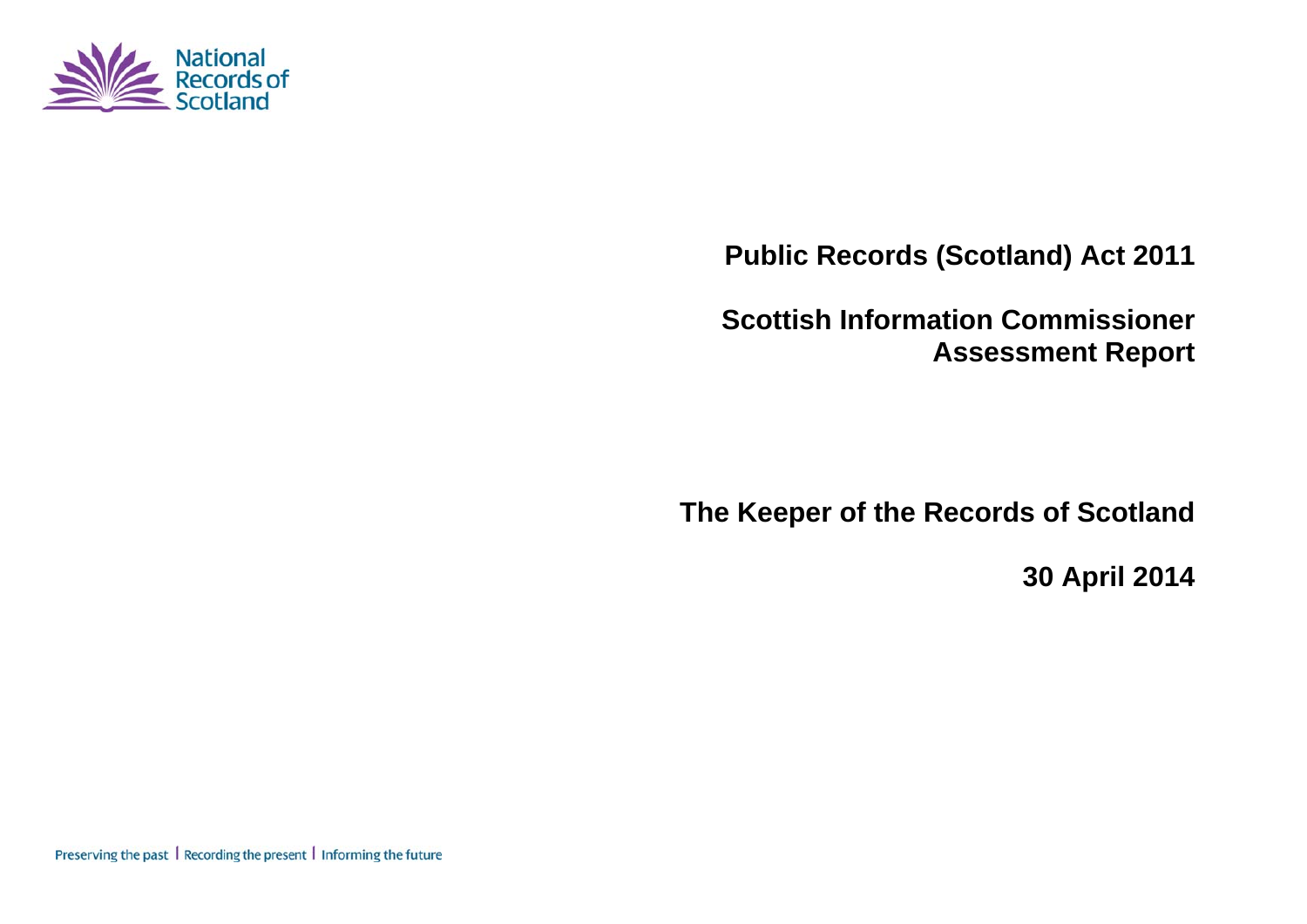## **Contents**

# **1. Public Records (Scotland) Act 2011**

The Public Records (Scotland) Act 2011 (the Act) received Royal assent on 20 April 2011. It is the first new public records legislation in Scotland since 1937 and came fully into force on 1 January 2013. Its primary aim is to promote efficient and accountable record keeping by named Scottish public authorities.

The Act has its origins in *The Historical Abuse Systemic Review: Residential Schools and Children's Homes in Scotland 1950-1995* (The Shaw Report) published in 2007. The Shaw Report recorded how its investigations were hampered by poor record keeping and found that thousands of records had been created, but were then lost due to an inadequate legislative framework and poor records management. Crucially, it demonstrated how former residents of children's homes were denied access to information about their formative years. The Shaw Report demonstrated that management of records in all formats (paper and electronic) is not just a bureaucratic process, but central to good governance and should not be ignored. A follow-up review of public records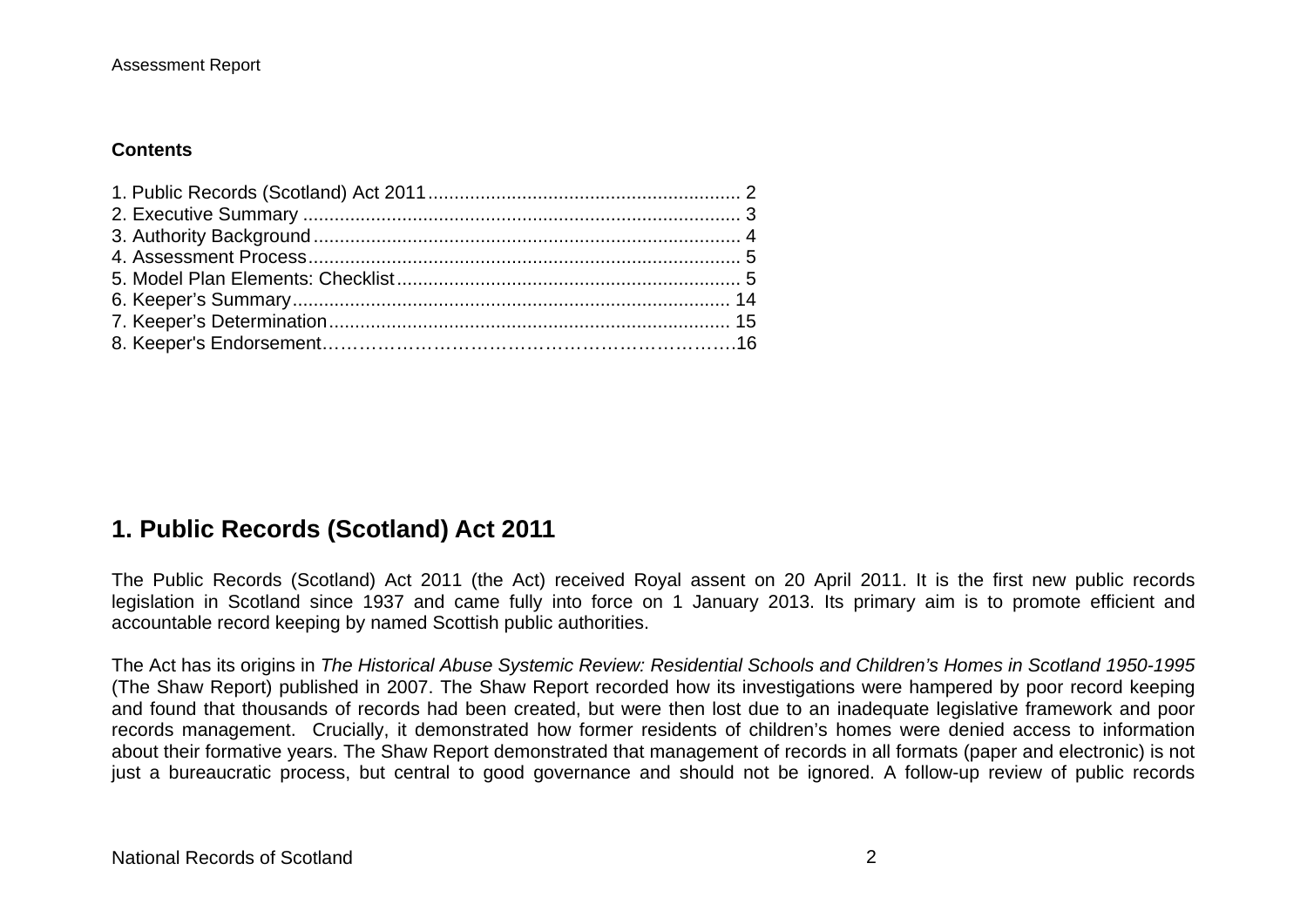legislation by the Keeper of the Records of Scotland (the Keeper) found further evidence of poor records management across the public sector. This resulted in the passage of the Act by the Scottish Parliament in March 2011.

The Act requires a named authority to prepare and implement a records management plan (RMP) which must set out proper arrangements for the management of its records. A plan must clearly describe the way the authority cares for the records that it creates, in any format, whilst carrying out its business activities. The RMP must be agreed with the Keeper and regularly reviewed.

## **2. Executive Summary**

This report sets out the findings of the Keeper's assessment of the RMP of the Scottish Information Commissioner by the Public Records (Scotland) Act 2011 Assessment Team following its submission to the Keeper on 30 April 2014*.*

The assessment considered whether the RMP of the Scottish Information Commissioner was developed with proper regard to the 14 elements of the Keeper's statutory Model Records Management Plan (the Model Plan) under section 8(3) of the Act, and whether in this respect it complies with it and the specific requirements of the Act.

The outcome of the assessment and the Keeper's decision on whether the RMP of the Scottish Information Commissioner complies with the Act can be found under section 7 of this report with relevant recommendations.

# **3. Authority Background**

The Scottish Information Commissioner is a public official appointed by Her Majesty the Queen on the nomination of the Scottish Parliament. The Commissioner is responsible for enforcing and promoting Scotland's freedom of information laws, namely:

The Freedom of Information (Scotland) Act 2002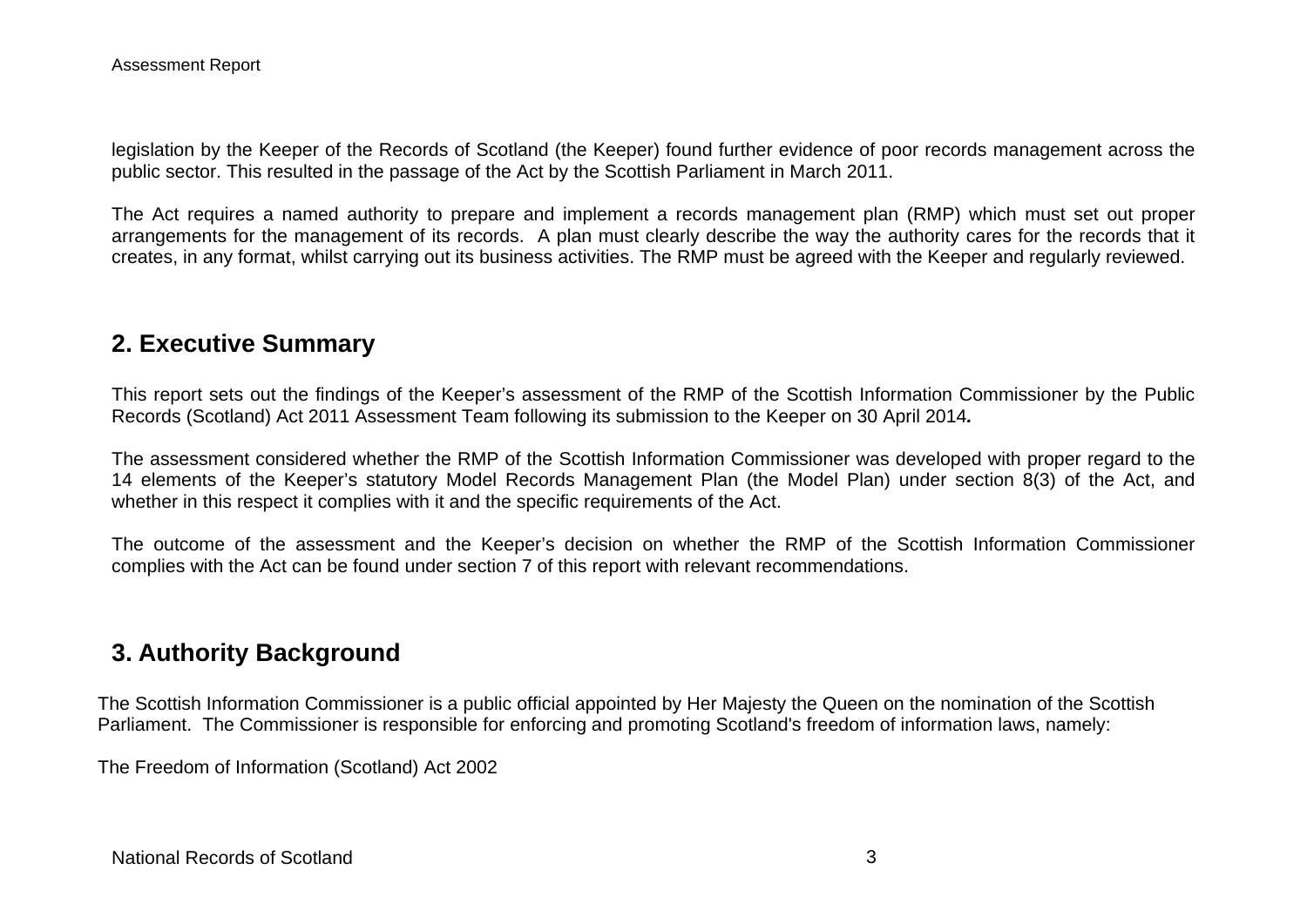Assessment Report

The Environmental Information (Scotland) Regulations 2004 The INSPIRE (Scotland) Regulations 2009

The Scottish Information Commissioner investigates applications and issues legally enforceable decisions; promotes good practice amongst public authorities; and provides the public with information on their rights.

http://www.itspublicknowledge.info/home/ScottishInformationCommissioner.aspx

## **4. Keeper's Assessment Process**

The RMP was assessed by the Public Records (Scotland) Act Assessment Team on behalf of the Keeper. Assessors used the checklist elements listed in section 5, to establish whether the Scottish Information Commissioner RMP was developed with proper regard to the elements of the Model Plan and is compliant with the Act. The assessment also considered whether there was sufficient supporting evidence of such compliance.

### **Key:**

| G | The Keeper agrees this<br>element of an<br>authority's plan. | The Keeper agrees this<br>element of an authority's<br>plan as an 'improvement<br>model'. This means that<br>he is convinced of the<br>authority's commitment to<br>closing a gap in<br>provision. He will request | There is a serious<br>gap in provision<br>for this element<br>with no clear<br>explanation of how<br>this will be<br>addressed. The<br>Keeper may<br>choose to return |
|---|--------------------------------------------------------------|--------------------------------------------------------------------------------------------------------------------------------------------------------------------------------------------------------------------|-----------------------------------------------------------------------------------------------------------------------------------------------------------------------|
|   |                                                              | that he is updated as                                                                                                                                                                                              |                                                                                                                                                                       |
|   |                                                              | work on this element<br>progresses.                                                                                                                                                                                | the RMP on this<br>basis.                                                                                                                                             |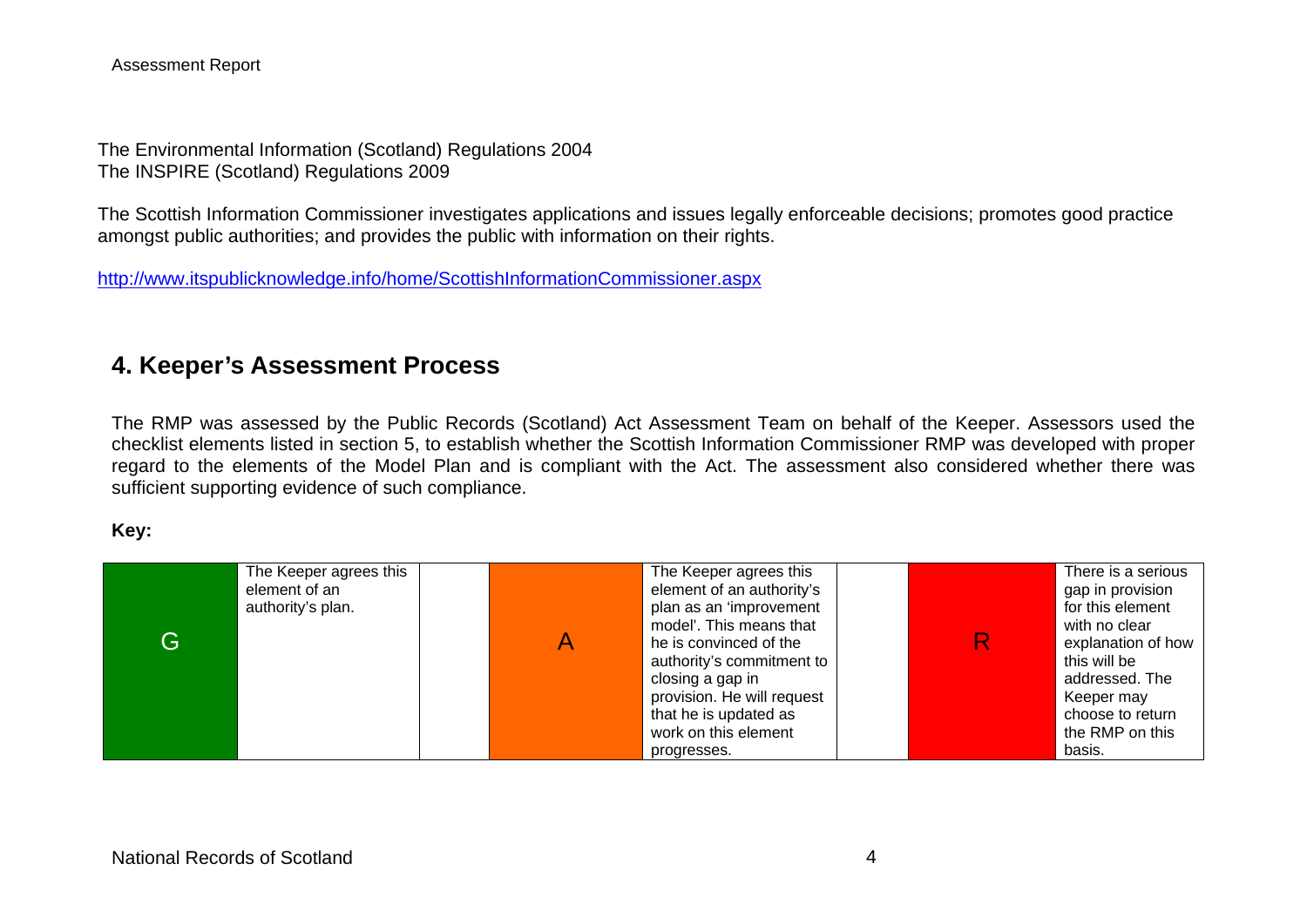# **5. Model Plan Elements: Checklist**

| <b>Element</b>                                       | <b>Present</b> | <b>Evidence</b> | <b>Notes</b>                                                                                                                                                                                                                                                                                                                                                                                                                                                                                  |
|------------------------------------------------------|----------------|-----------------|-----------------------------------------------------------------------------------------------------------------------------------------------------------------------------------------------------------------------------------------------------------------------------------------------------------------------------------------------------------------------------------------------------------------------------------------------------------------------------------------------|
| 1. Senior<br><b>Officer</b><br>Compulsory<br>element | G              | G               | The submitted records management plan (RMP) of the Scottish Information Commissioner<br>(OSIC) identifies Rosemary Agnew, the Scottish Information Commissioner as the individual<br>who is responsible for management of the authority's public records.<br>The OSIC Information and Records Management Policy document (submitted to the Keeper<br>as evidence 3) confirms that the overall responsibility for records management falls to the<br>Commissioner (paragraph 17).              |
|                                                      |                |                 | The operational efficiency of OSIC systems including information management is routinely<br>reported to the Commissioner under procedures set out in a Governance Reporting<br>Arrangements document that has been provided to the Keeper (evidence 9).<br>As it is the Commissioner herself, rather than her office, that appears in the schedule to the<br>Public Records (Scotland) Act 2011, the Keeper agrees that Ms Agnew is an entirely<br>appropriate individual to adopt this role. |
| 2. Records<br>Manager<br>Compulsory<br>element       | G              | G               | The RMP identifies David Lowrie, Head of Operational Management at OSIC as the individual<br>who is responsible for ensuring compliance with the plan.<br>The OSIC Information and Records Management Policy document (evidence 3) confirms that<br>the Information Commissioner has delegated day-to-day records management responsibilities<br>to OSIC's Head of Operational Management.                                                                                                    |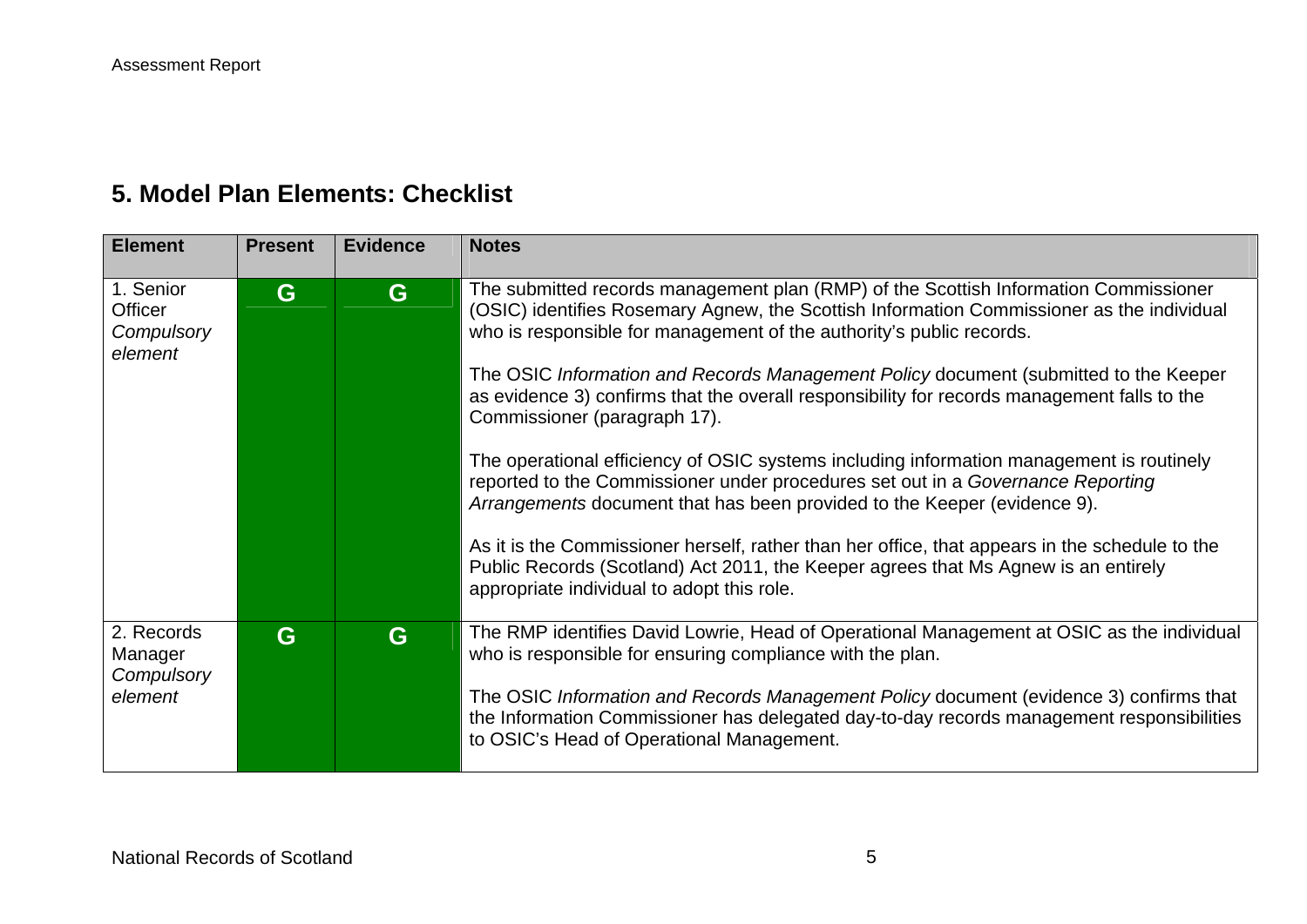|                                    |   |   | The OSIC Information and Records Management Handbook, which provides guidance to<br>OSIC staff in support of the Information and Records Management Policy, explains the<br>required competencies for this post (section 8). The Keeper agrees these competencies are<br>appropriate for the individual with operational records management responsibility.<br>The Handbook also specifically charges the Head of Operational management with the secure<br>destruction of hardware (paragraphs 171 and 172).<br>The Keeper agrees that an appropriate individual has been appointed to implement the RMP.                                                                                                                                                                                                                                                                                                                                                                                                                                                                                      |
|------------------------------------|---|---|-------------------------------------------------------------------------------------------------------------------------------------------------------------------------------------------------------------------------------------------------------------------------------------------------------------------------------------------------------------------------------------------------------------------------------------------------------------------------------------------------------------------------------------------------------------------------------------------------------------------------------------------------------------------------------------------------------------------------------------------------------------------------------------------------------------------------------------------------------------------------------------------------------------------------------------------------------------------------------------------------------------------------------------------------------------------------------------------------|
| 3. Policy<br>Compulsory<br>element | G | G | The Scottish Information Commissioner has supplied the Keeper with her Information and<br><b>Records Management Policy</b><br>v01.08 approved by the Senior Management Team in August 2013 and the supporting staff<br>guidance Information and Records Management Handbook v02.02 approved by the Senior<br>Management Team January 2014.<br>The Policy (submitted as evidence 3) explains the importance of records management for the<br>business of the Scottish Information Commissioner. It refers to staff training, information<br>security and details the reporting structure for records management issues in the organisation.<br>It also explains the legal framework under which OSIC's records are managed.<br>The Handbook (submitted as evidence 4) is available to all staff, including contractors and<br>other thirds parties who have access to OSIC's business systems. It explains what is expected<br>of staff in the creation, naming and storage of records including e-mail. Section 7 deals with<br>record disposal.<br>(See Handbook under General Comments above) |
|                                    |   |   | The Keeper agrees that the Scottish Information Commissioner has an appropriate records<br>management policy in place and that it is strongly supported by staff guidance.                                                                                                                                                                                                                                                                                                                                                                                                                                                                                                                                                                                                                                                                                                                                                                                                                                                                                                                      |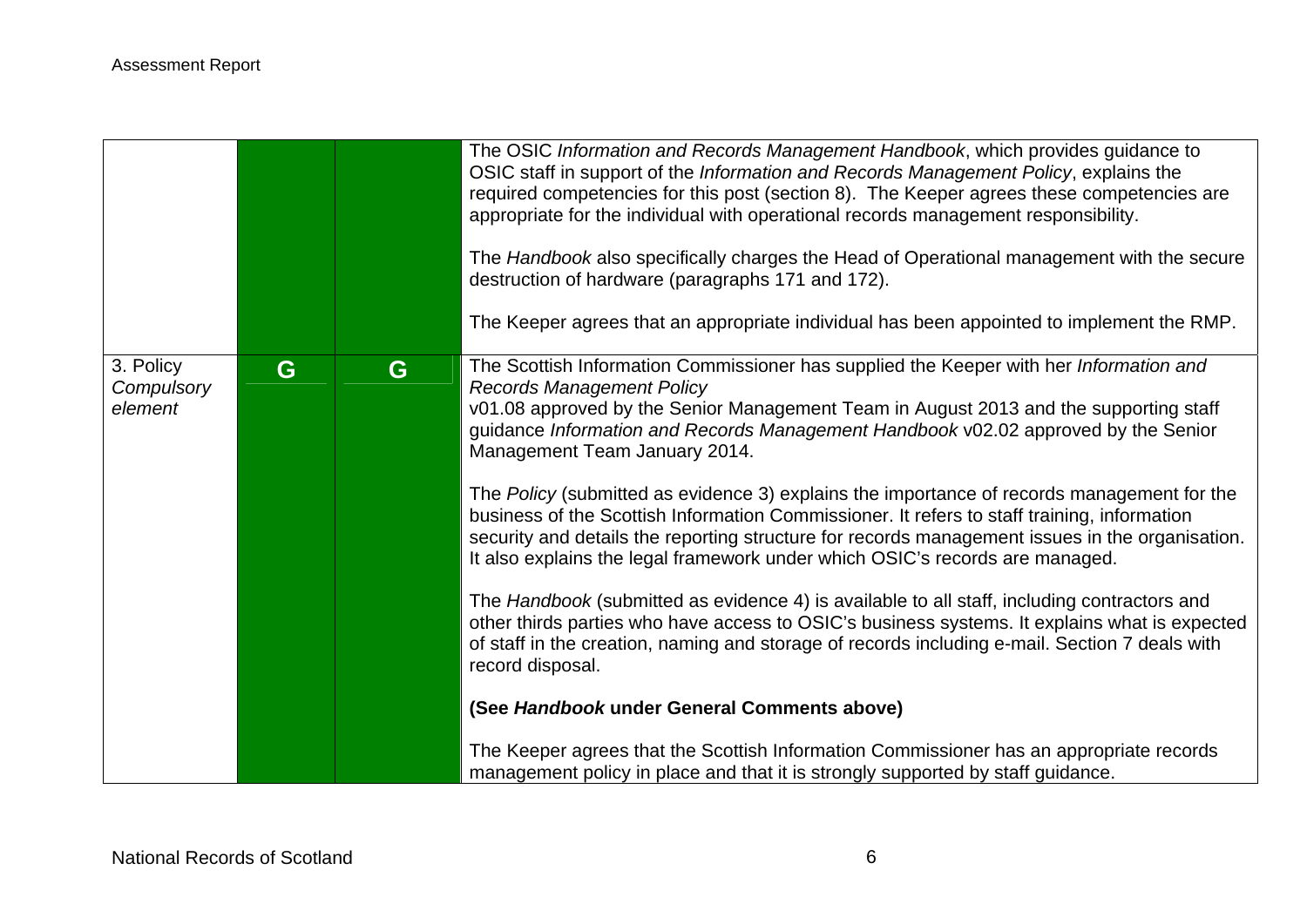| 4. Business<br>Classification | G | G | OSIC operate a functional file plan referred to in the Information and Records Management<br>Policy. The file plan and retention schedule, which are a single document, have been provided<br>to the Keeper (evidence 5).                                                                                                                                                                                                                                                                                                                                          |
|-------------------------------|---|---|--------------------------------------------------------------------------------------------------------------------------------------------------------------------------------------------------------------------------------------------------------------------------------------------------------------------------------------------------------------------------------------------------------------------------------------------------------------------------------------------------------------------------------------------------------------------|
|                               |   |   | The file plan covers the full business of the Scottish Information Commissioner.                                                                                                                                                                                                                                                                                                                                                                                                                                                                                   |
|                               |   |   | The SIC holds public records on a suite of systems depending on business use. For example<br>case files are held on Workpro, corporate records on INVU or a structured drive, staff files on<br>a new system called 'Simply Personnel' etc. Paper submissions relating to cases are scanned<br>into the electronic systems and the originals destroyed or added to hard copy files. The<br>principle file is the file in the electronic system and the paper file a working copy. The Keeper<br>is satisfied that OSIC properly controls the use of these systems. |
|                               |   |   | The Investigations Procedures (extract supplied to Keeper with evidence 2) document<br>explains to staff the functionality of the systems.                                                                                                                                                                                                                                                                                                                                                                                                                         |
|                               |   |   | Section iii of the File Plan and Retention Schedule document refers to the annual review of the<br>plan and schedule and the reporting of such a review to the Senior Management Team. As<br>the file plan is central to the whole of OSIC's records management provision the Keeper<br>commends the regular supervised review of its effectiveness.                                                                                                                                                                                                               |
|                               |   |   | OSIC records management documents and guidance are available to staff on the INVU<br>system.                                                                                                                                                                                                                                                                                                                                                                                                                                                                       |
|                               |   |   | It is not thought that any Function of the Scottish Information Commissioner is contracted out<br>to a third party.                                                                                                                                                                                                                                                                                                                                                                                                                                                |
|                               |   |   | The Keeper agrees that the Scottish Information Commissioner has a business classification<br>system that covers the entire operation of the authority.                                                                                                                                                                                                                                                                                                                                                                                                            |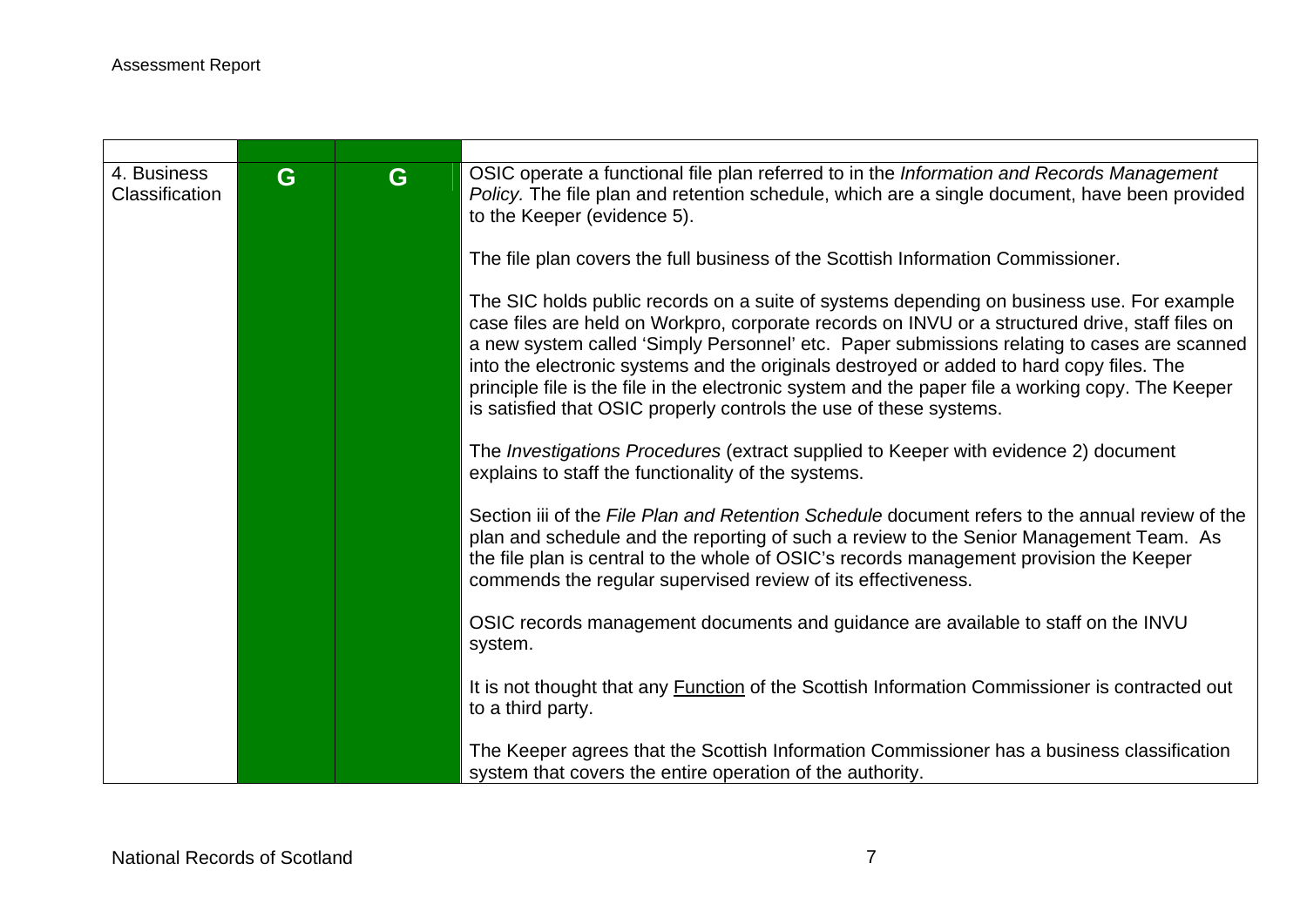| 5. Retention<br>schedule                                | G | G | OSIC operate a full retention schedule matched against the file plan (see element 4 above)<br>and appearing with it as part of a single document. The retention schedule is referred to in the<br>Information and Records Management Policy.<br>The Keeper agrees that the Scottish Information Commissioner has a retention schedule that<br>covers the entire operation of the authority and matches the business classification scheme (it<br>is, in fact, part of that scheme)                                                                                                                                                                                                                                                                                                                                                                                                                                                                                                                                                                                                                     |
|---------------------------------------------------------|---|---|--------------------------------------------------------------------------------------------------------------------------------------------------------------------------------------------------------------------------------------------------------------------------------------------------------------------------------------------------------------------------------------------------------------------------------------------------------------------------------------------------------------------------------------------------------------------------------------------------------------------------------------------------------------------------------------------------------------------------------------------------------------------------------------------------------------------------------------------------------------------------------------------------------------------------------------------------------------------------------------------------------------------------------------------------------------------------------------------------------|
| 6. Destruction<br>Arrangements<br>Compulsory<br>element | G | G | Electronic Records: A step by step guide to the destruction of electronic records in the various<br>systems in which they are held, is provided to staff in the document Records Review<br>Procedures (v01.02 dated 31/01/14) which has been provided to the Keeper (evidence 6).<br>This document provides useful flowcharts for staff.<br>The destruction of electronic copies created during the scanning process is specifically dealt<br>with in the <i>Investigation Procedures</i> document - see 13.12 (extract provided to Keeper in<br>evidence 2)<br>A sample page from a destruction log has been provided as evidence that the procedures are<br>in operation.<br>Paper Records: OSIC have a contract with Shred-it to carry out the secure, onsite,<br>irretrievable destruction of paper records. A sample of a destruction certificate issued by<br>Shred-it has been provided to the Keeper as evidence that this contract is operational<br>(evidence $26.1$ ).<br>A sample page from a paper destruction log has been provided as evidence that the<br>procedures are in operation. |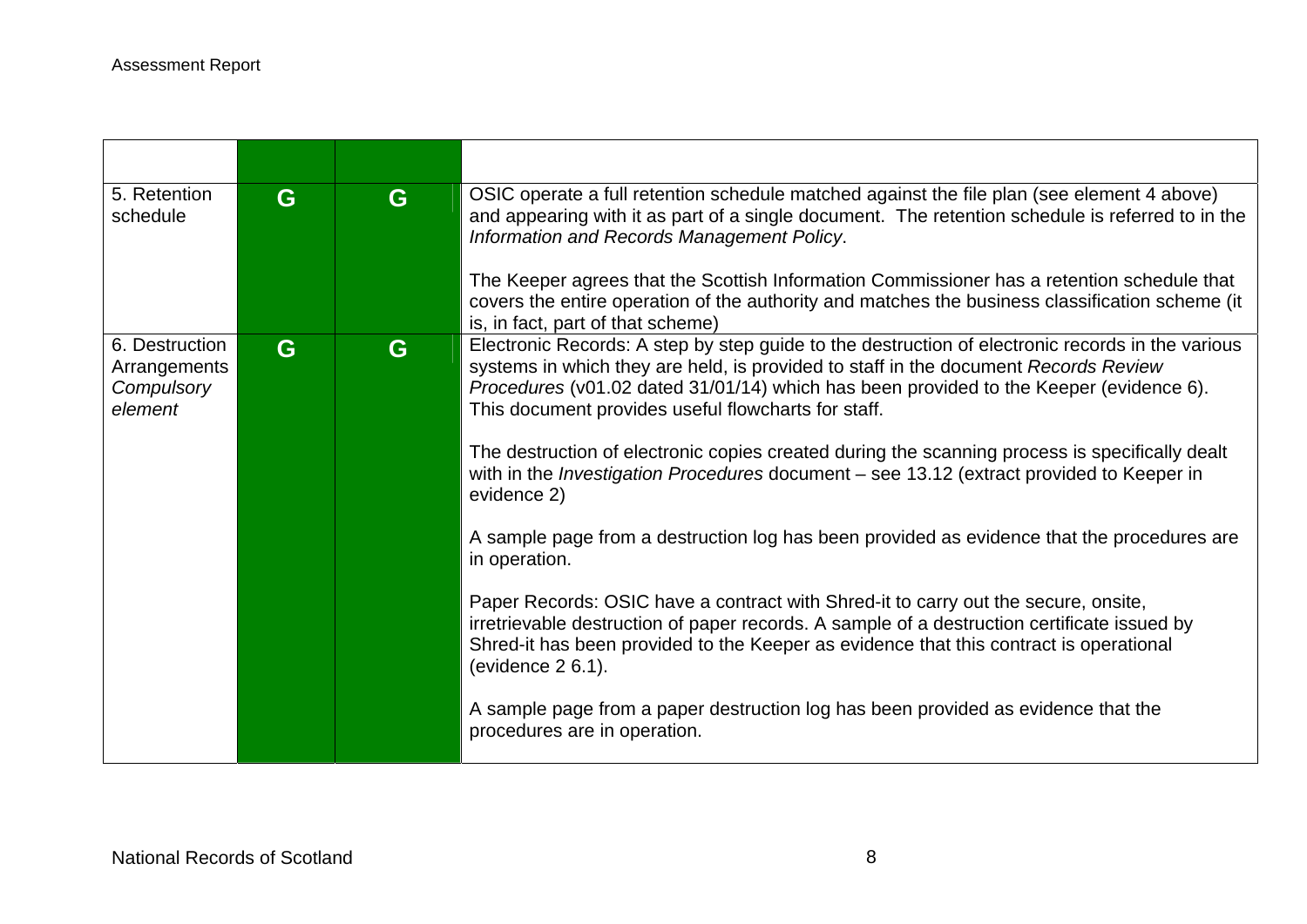|                                                       |   |   | Hardware: The OSIC Information and Records Management Handbook, which provides<br>guidance to OSIC staff in support of the Information and Records Management Policy,<br>specifically charges the Head of Operational management with the secure destruction of<br>hardware (paragraphs 171 and 172). Details of how this is accomplished are included in the<br>Handbook. |
|-------------------------------------------------------|---|---|----------------------------------------------------------------------------------------------------------------------------------------------------------------------------------------------------------------------------------------------------------------------------------------------------------------------------------------------------------------------------|
|                                                       |   |   | A sample of a destruction certificate issued by Restructa has been provided to the Keeper as<br>evidence that a contract is operational for the destruction of IT equipment (evidence 2 8.6).                                                                                                                                                                              |
|                                                       |   |   | Back-Ups: Back-up tapes are overwritten on weekly cycle (Monday to Monday, Tuesday to<br>Tuesday etc.). Back-ups used by the IT support provider as part of the recovery provision are<br>returned and overwritten as part of the normal cycle.                                                                                                                            |
|                                                       |   |   | The Handbook is available to all staff, including contractors and other thirds parties who have<br>access to OSIC's business systems. It explains what is expected of staff in the creation,<br>naming and storage of records including e-mail. Section 7 deals with record disposal.                                                                                      |
|                                                       |   |   | Destruction of records appears as section 2 of the File Plan.                                                                                                                                                                                                                                                                                                              |
|                                                       |   |   | OSIC operate a Destruction Register to record the metadata of electronic records that have<br>been destroyed. There is also a high level Confidential Destruction Register (access limited to<br>key staff).                                                                                                                                                               |
|                                                       |   |   | The Keeper agrees that the Scottish Information Commissioner has properly considered the<br>irretrievable destruction of her records.                                                                                                                                                                                                                                      |
| 7. Archiving<br>and Transfer<br>Compulsory<br>element | G | G | The Scottish Information has a Memorandum of Understanding with the Keeper of the<br>Records of Scotland for the deposit of records for permanent preservation in the National<br>Records of Scotland.                                                                                                                                                                     |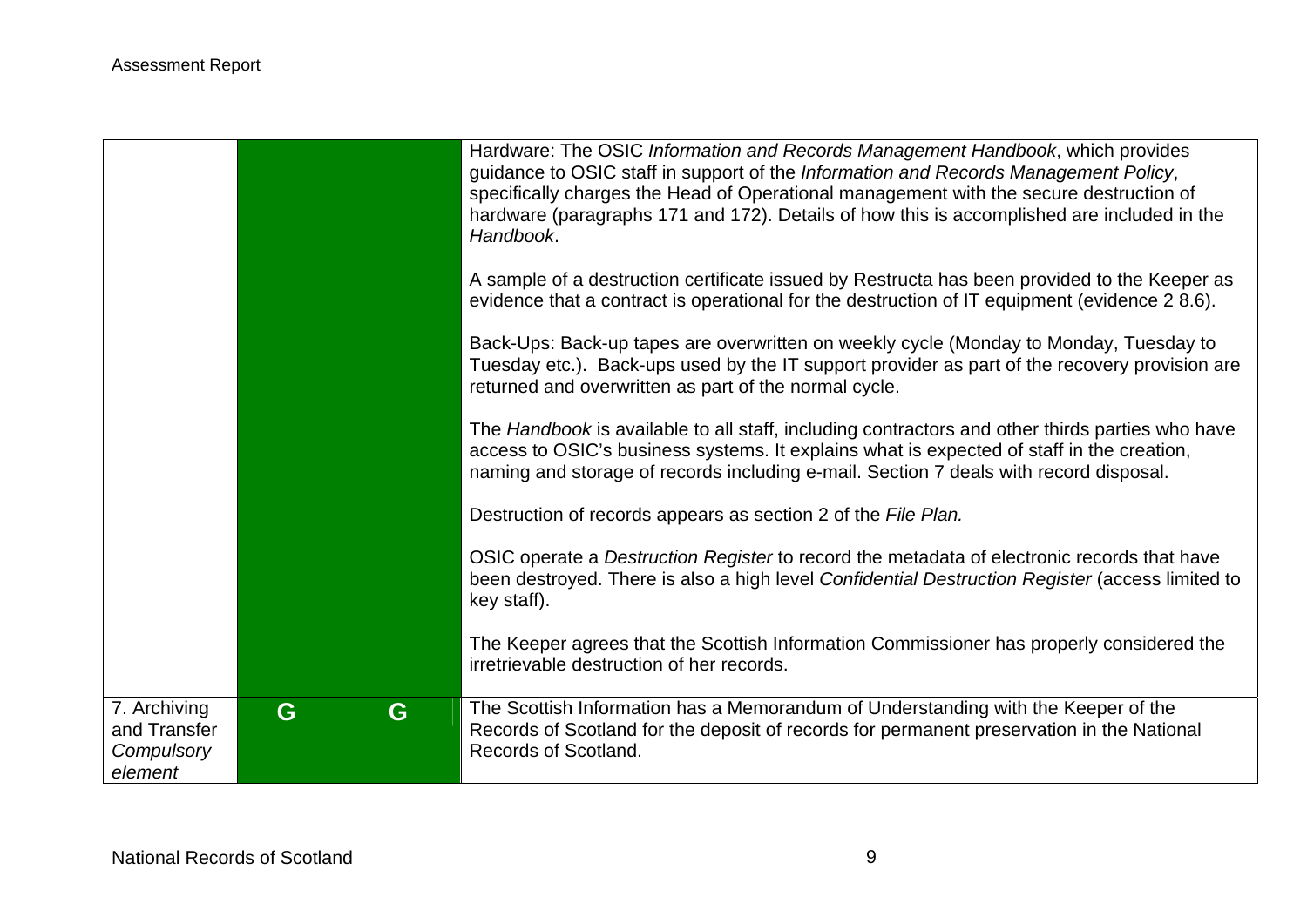|                                                     |   |   | This is confirmed by a copy of the MOU sent in evidence and by the Keeper's Client<br>Management Team.                                                                                                                                                                                                                                                                                                                                                                                                        |
|-----------------------------------------------------|---|---|---------------------------------------------------------------------------------------------------------------------------------------------------------------------------------------------------------------------------------------------------------------------------------------------------------------------------------------------------------------------------------------------------------------------------------------------------------------------------------------------------------------|
|                                                     |   |   | The Keeper therefore agrees that the Scottish Information Commissioner has proper provision<br>in place for the archiving of her public records.                                                                                                                                                                                                                                                                                                                                                              |
| 8. Information<br>Security<br>Compulsory<br>element | G | G | OSIC does not have a single Information Security Policy that could be supplied to the Keeper.<br>However, the protection of information assets both physically and intellectually is embedded in<br>Information and Records Management Policy (for example Section 6), Information and<br>Records Management Handbook (Section 4 uses of drives), The Employee Handbook<br>(evidence 2 8.2 151 onwards), etc.<br>OSIC have provided a copy of their Risk Register and Clear Desk Policy (which is part of the |
|                                                     |   |   | Staff Manual)<br>The Keeper agrees that the Scottish Information Commissioner properly considers information<br>security.                                                                                                                                                                                                                                                                                                                                                                                     |
| 9. Data<br>Protection                               | G | G | The Scottish Information Commissioner has a current Data Protection Policy, approved by the<br>Senior Management Team on 28 January 2014. This has been supplied to the Keeper.<br>The policy is available to the public from:<br>http://www.itspublicknowledge.info/home/SICPublicationScheme/PSGuidetoInfo.aspx                                                                                                                                                                                             |
|                                                     |   |   | Furthermore, the principles of data protection are embedded throughout the rest of the<br>evidence suite supplied to the Keeper such as the Staff Manual (evidence 2 8.2 173 for<br>example)                                                                                                                                                                                                                                                                                                                  |
|                                                     |   |   | A section of the <i>Employee Handbook</i> (12.3 – submitted to the Keeper as an extract under<br>evidence 2) is dedicated to explaining the Commissioner's responsibilities regarding sensitive<br>personal information held about her staff.                                                                                                                                                                                                                                                                 |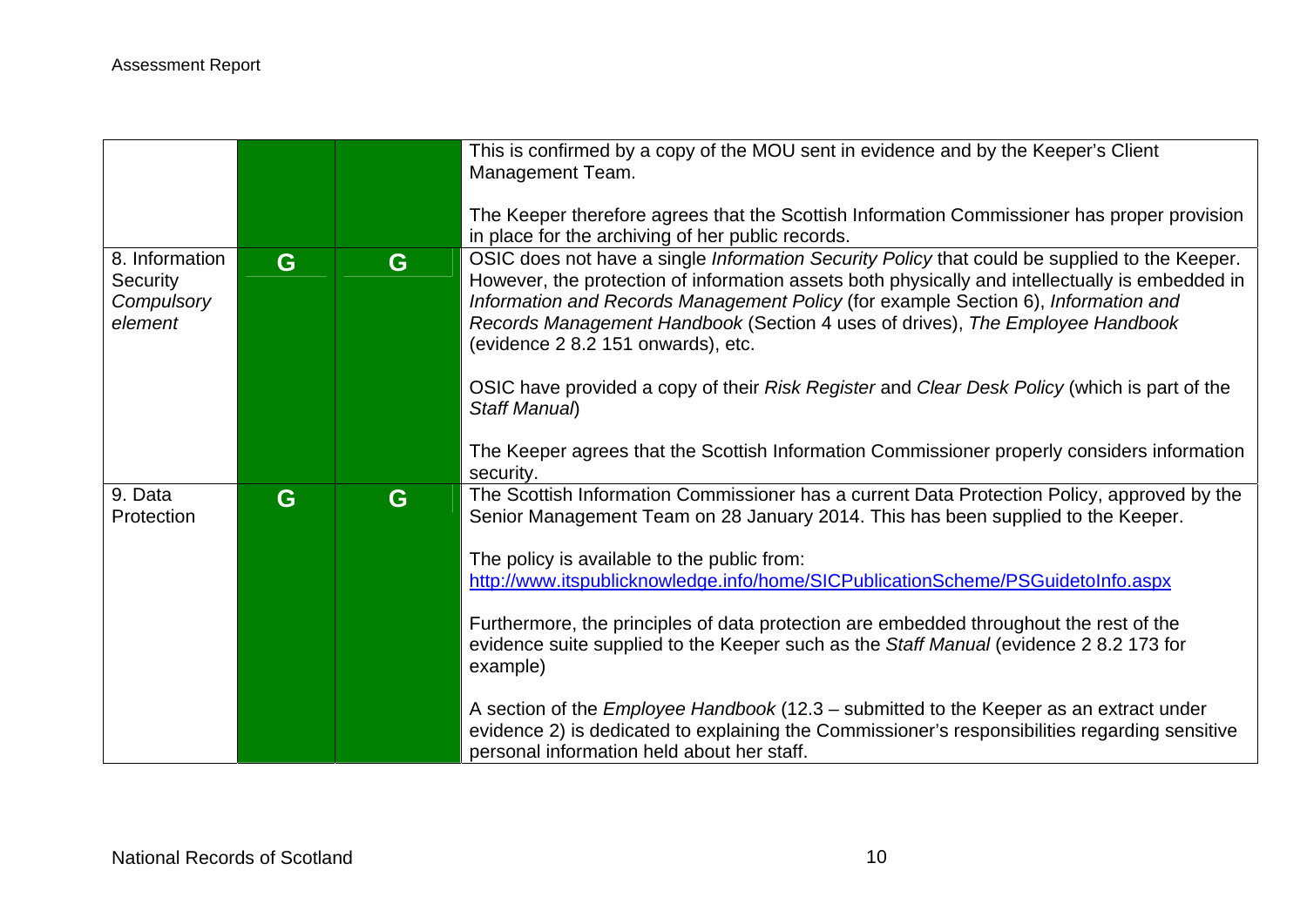|                                                           |   |   | The Commissioner is registered with the Information Commissioner (reg. Z8091699).<br>The Scottish Information Commissioner publishes subject access guidance at:<br>http://www.itspublicknowledge.info/home/AboutSIC/RequestingInformationFromTheCommissi<br>oner.aspx<br>The Keeper agrees that the Scottish Information Commissioner has properly recognised her<br>responsibilities under the Data Protection Act.                                                                                                                                                                                                                                                                                                                                                                                                                                                                                                                                                                                                                           |
|-----------------------------------------------------------|---|---|-------------------------------------------------------------------------------------------------------------------------------------------------------------------------------------------------------------------------------------------------------------------------------------------------------------------------------------------------------------------------------------------------------------------------------------------------------------------------------------------------------------------------------------------------------------------------------------------------------------------------------------------------------------------------------------------------------------------------------------------------------------------------------------------------------------------------------------------------------------------------------------------------------------------------------------------------------------------------------------------------------------------------------------------------|
| 10. Business<br>Continuity<br>and Vital<br><b>Records</b> | G | G | OSIC have a Business Continuity Plan. The contents list and day-to-day action plan have<br>been provided to the Keeper. By these extracts, the plan would appear to detail a robust set of<br>procedures.<br>The Keeper agrees that the Scottish Information Commissioner has a business continuity plan                                                                                                                                                                                                                                                                                                                                                                                                                                                                                                                                                                                                                                                                                                                                        |
| 11. Audit trail                                           | G | G | that considers records.<br>OSIC holds public records on a suite of systems depending on business use. For example<br>case files are held on Workpro, staff files on Simply Personnel etc. Each system has a clearly<br>defined audit trail and, where not imposed automatically by the software, the Keeper has seen<br>evidence of staff instructions regarding naming conventions and version control. For example:<br>The Information and Records Management Handbook explains what is expected of staff in the<br>creation, naming and storage of records including e-mail.<br>The Investigations Procedures (extract supplied to Keeper with evidence 2) document<br>explains to staff the functionality of the systems. At 13.6 the naming convention instruction for<br>paper files are explained at 13.8 the same for electronic files in WorkPro.<br>This Handbook is available to all staff, including contractors and other thirds parties who have<br>access to OSIC's business systems. Furthermore the importance of good records |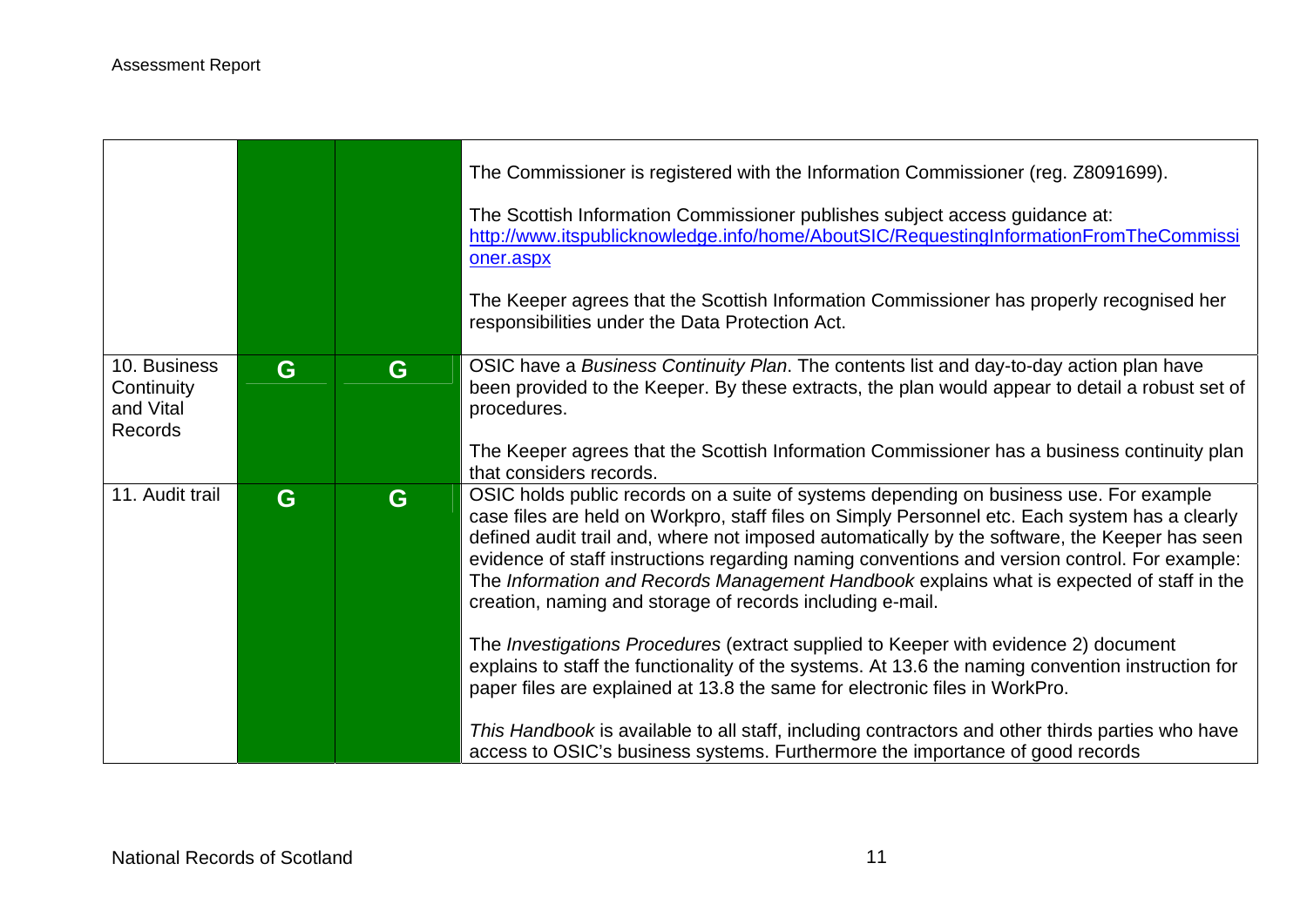|                                               |   |   | management is embedded in the Staff Handbook. The staff Handbook instructs staff to save<br>corporate e-mails in the central systems rather than in the e-mail system (extract provided as<br>evidence 2 8.2 - see 150 for e-mail management)<br>The Keeper agrees that the Scottish Information Commissioner has procedures in place to<br>track records and assure identification of the current version of these records. |
|-----------------------------------------------|---|---|------------------------------------------------------------------------------------------------------------------------------------------------------------------------------------------------------------------------------------------------------------------------------------------------------------------------------------------------------------------------------------------------------------------------------|
| 12.<br>Competency<br>Framework<br>for records | G | G | The OSIC Information and Records Management Handbook, which provides guidance to<br>OSIC staff in support of the Information and Records Management Policy, explains the<br>required competencies for this post (section 8).                                                                                                                                                                                                 |
| management<br>staff                           |   |   | The covering statement from the Information Commissioner (page 3 of the RMP) states 'all<br>staff maintain, and develop as necessary, their competence in information and records<br>management'. The documents central to the operation of OSIC's records management<br>system, such as the Information and Records Management Handbook repeatedly support this<br>statement regarding training.                            |
|                                               |   |   | The Keeper agrees that the individual named in element two of the RMP has the required<br>competencies for the role and that the Scottish Information Commissioner has properly<br>considered appropriate training on information management for OSIC staff.                                                                                                                                                                 |
| 13.<br>Assessment<br>and Review               | G | G | The covering statement from the Information Commissioner (page 3 of the RMP) commits<br>OSIC to 'routinely review and develop as necessary our policies, procedures and practices'                                                                                                                                                                                                                                           |
|                                               |   |   | The operational efficiency of OSIC systems including information management is routinely<br>reported to the Scottish Information Commissioner under procedures set out in a Governance<br>Reporting Arrangements document that has been provided to the Keeper (evidence 9).                                                                                                                                                 |
|                                               |   |   | The procedure for the review of OSIC documents is set out in Management and Review of                                                                                                                                                                                                                                                                                                                                        |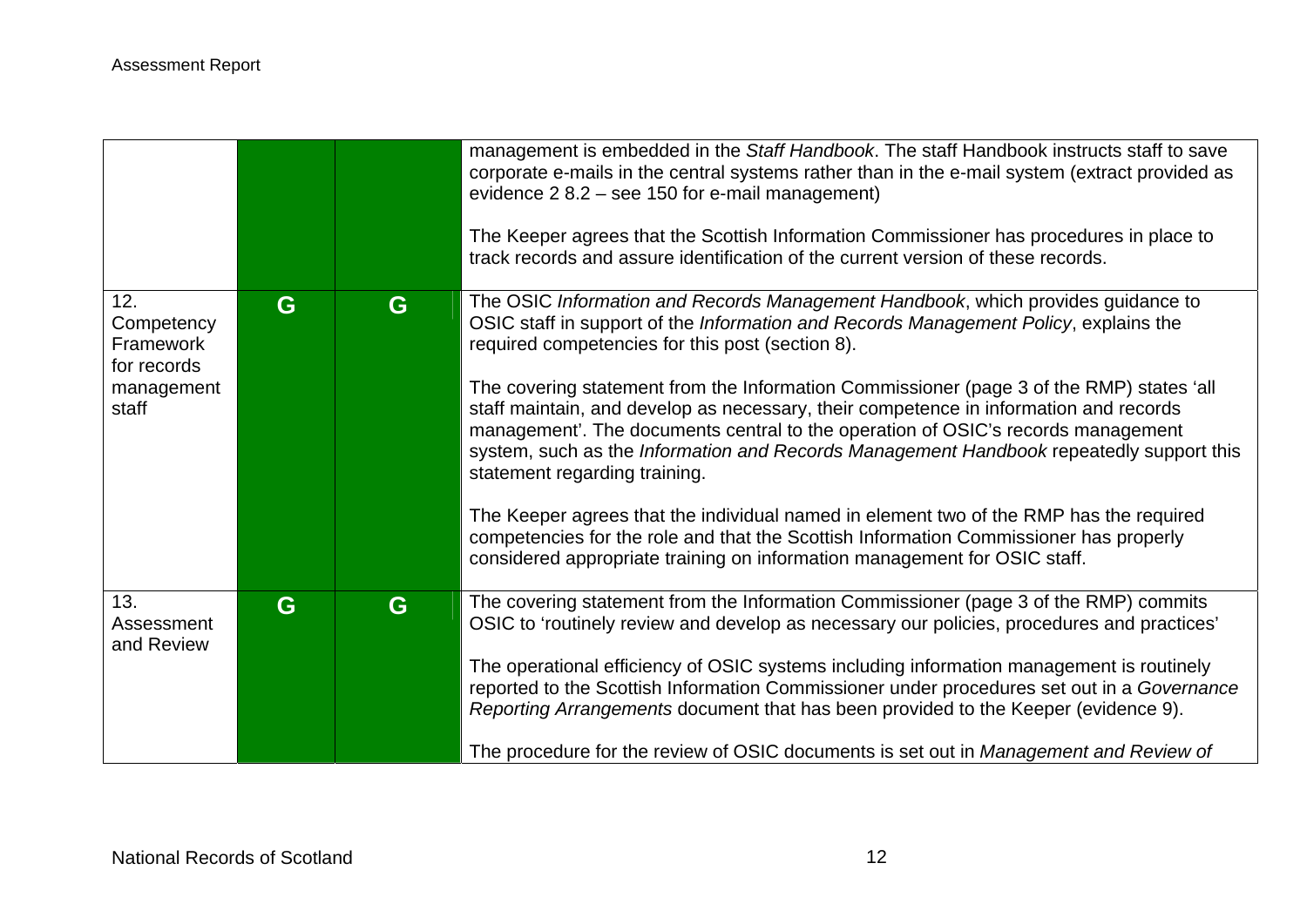|                           |   |   | Key Documents (v01.03 supplied as evidence 10). Changes to key documents are logged in a<br>Register which is itself reviewed annually by the senior management team. In the submitted<br>Employee Handbook extract (evidence 2 8.2 147) there is an example of the Commissioner<br>committing to make staff aware of any updated policies. The importance of staff being<br>informed when changes are made to policies is an important issue and the Keeper<br>acknowledges that OSIC is addressing it. |
|---------------------------|---|---|----------------------------------------------------------------------------------------------------------------------------------------------------------------------------------------------------------------------------------------------------------------------------------------------------------------------------------------------------------------------------------------------------------------------------------------------------------------------------------------------------------|
|                           |   |   | Section iii of the File Plan and Retention Schedule document refers to the annual review of the<br>plan and schedule and the reporting of such a review to the Senior Management Team. Any<br>changes to the file plan have to gain approval at a senior level and there is a paper trail<br>created showing those changes. As the file plan is central to the whole of OSIC's records<br>management provision the Keeper commends the regular, supervised review of its<br>effectiveness.               |
|                           |   |   | The methodology of the annual review is set out in a document Records Review Procedures<br>which has been provided to the Keeper (evidence 6).                                                                                                                                                                                                                                                                                                                                                           |
|                           |   |   | The Keeper agrees that the Scottish Information Commissioner has formal records<br>management review procedures in place that are appropriate to the authority's business.                                                                                                                                                                                                                                                                                                                               |
| 14. Shared<br>Information | G | G | The Scottish Information Commissioner does not currently share records with third parties.<br>Nor does she engage in record creation on a shared platform. However, the Keeper has been<br>made aware of a commitment by OSIC that, should they undertake such work in the future,<br>they will included clauses establishing records governance protocols in any data sharing<br>agreements.                                                                                                            |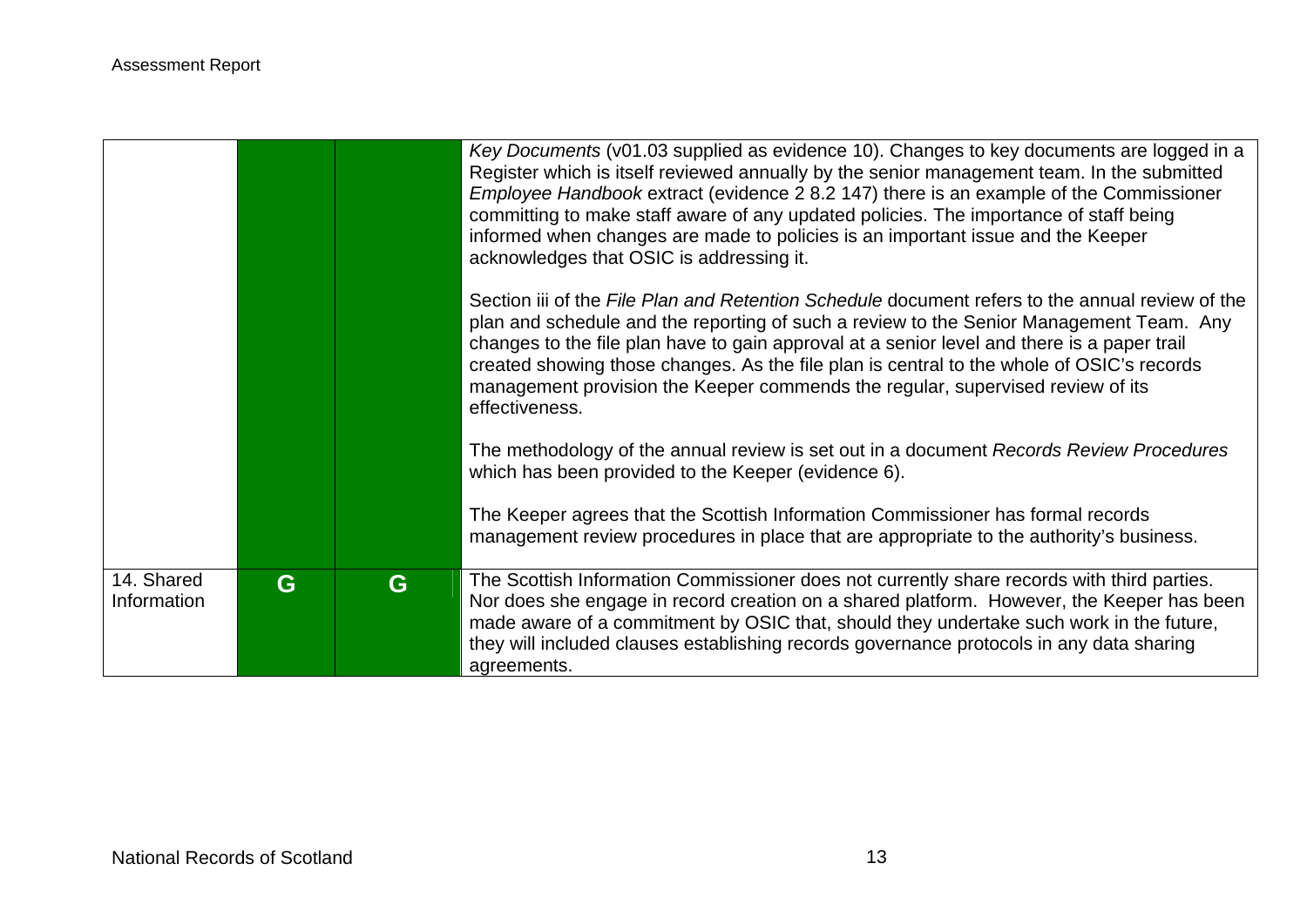## **General Notes on RMP, Including Concerns:**

The Scottish Information Commissioner (SIC) RMP is accompanied by a letter from the SIC. She also includes a covering note to the plan itself (page 3) acknowledging the importance of records management to her office's operational efficiency.

#### Future Developments

In some places the submitted RMP includes suggestions for future improvements (such as element 11). The Keeper commends this and notes that such forward planning is entirely in the spirit of the Public Records (Scotland) Act 2011. He asks if he may be kept informed of any developments that materially affect the agreed plan.

### Handbook

The Scottish Information Commissioner has supplied the Keeper with a copy of an *Information and Records Management Handbook* which offers guidance to OSIC staff. The Keeper commends this document and asks if he may share it with other public authorities. Although it is clearly designed for OSIC staff, the *Handbook* offers best practice guidance generally and is a high-quality example of how staff guidance might be arranged. If the Commissioner agrees, the Keeper would like to provide a PDF version as part of his online Guidance Document. Please be aware that this is a decision for the Commissioner alone; the Keeper will not publish any part of the submitted evidence package without her express approval.

# **6. Keeper's Summary**

Elements *1 – 14* that the Keeper considers should be in a public authority records management plan have been properly considered by the Scottish Information Commissioner. Policies and governance structures are in place to implement the actions required by the plan.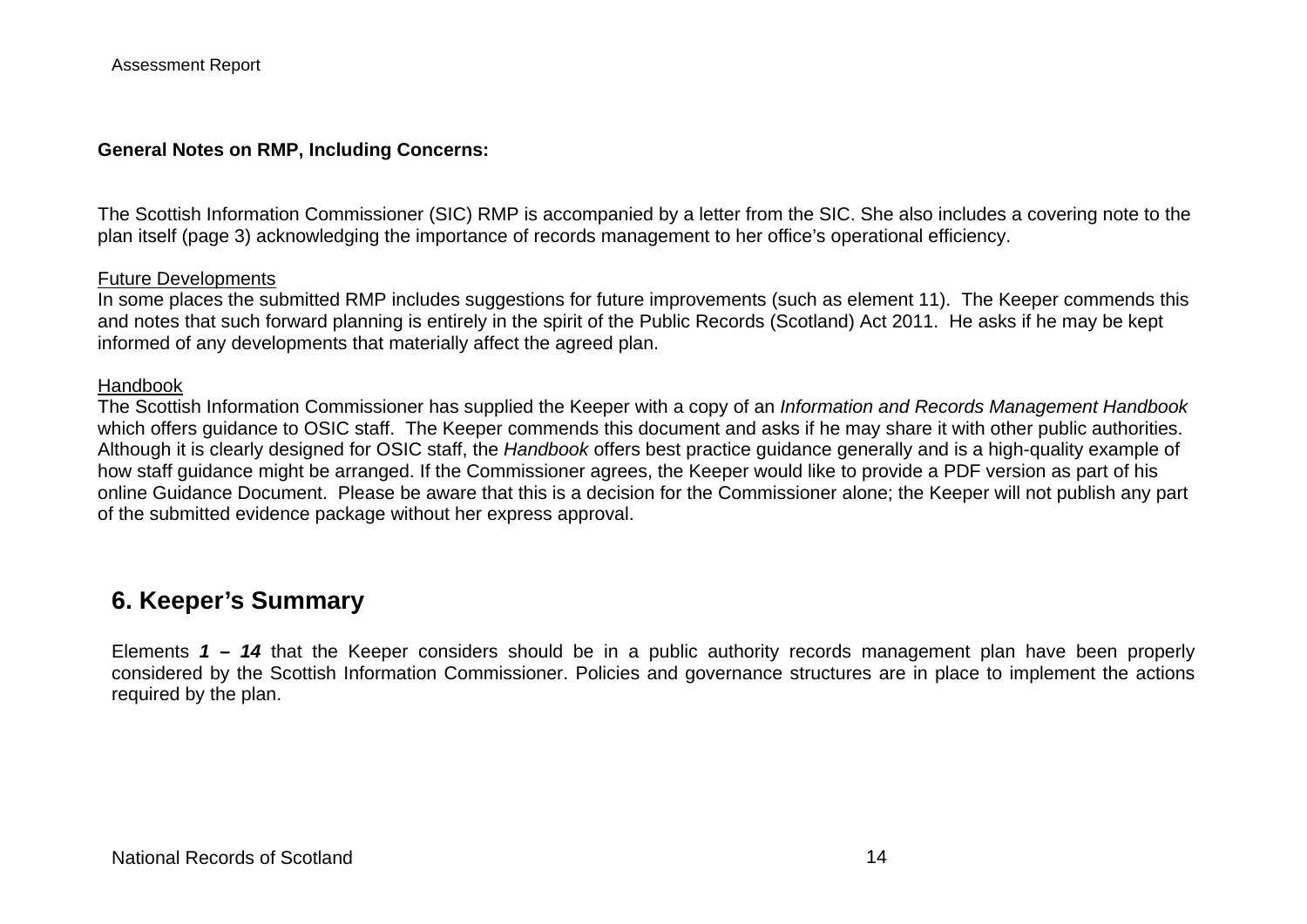## **7. Keeper's Determination**

Based on the assessment process detailed above, the Keeper **agrees** the RMP of the Scottish Information Commissioner.

 The Keeper recommends that the Scottish Information Commissioner should publish its agreed RMP as an example of good practice within the authority and the sector.

This report follows the Keeper's assessment carried out by,

Robert Fathry m

…………………………………… …………………………………

Pete Wadley **Robert Fotheringham** Public Records Officer **Public Records Officer**